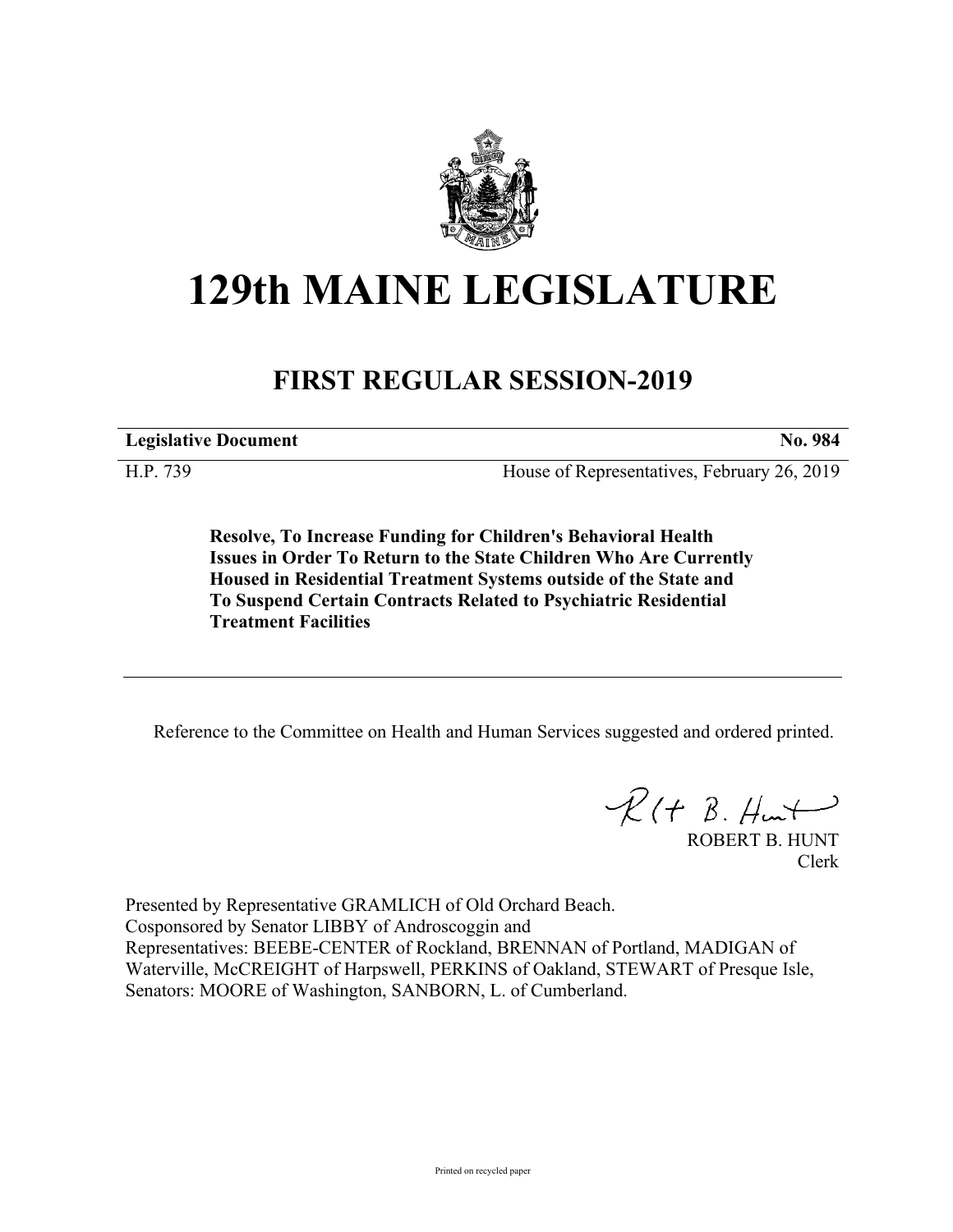**Sec. 1. Department of Health and Human Services to coordinate with families of children receiving services out of state. Resolved:** That the Department of Health and Human Services through its case managers shall coordinate with families of children who are receiving residential treatment services for behavioral health issues out of state to develop plans to bring the children back to the State to receive the required services that would be received under rule Chapter 101: MaineCare Benefits Manual, Chapter II, Section 97, Private Non-Medical Institution Services, if room were available.

 **Sec. 2. Suspension and moratorium on contracts involving psychiatric residential treatment facility licensed by Department of Health and Human Services. Resolved:** That any contract to which the Department of Health and Human Services is a party that is related to a psychiatric residential treatment facility to be licensed under rule Chapter 36: Children's Residential Care Facilities Licensing Rule is suspended and unenforceable as of the effective date of this section. The department is prohibited from entering into a new contract related to a psychiatric residential treatment facility to be licensed under rule Chapter 36: Children's Residential Care Facilities Licensing Rule. The department may not issue any new contracts related to rule Chapter 36: Children's Residential Care Facilities Licensing Rule. The suspension and moratorium imposed by this section expire 30 days after the submission of the report required by section 3 of this resolve.

- **Sec. 3. Department of Health and Human Services to review MaineCare rates. Resolved:** That the Department of Health and Human Services shall perform a comprehensive review regarding psychiatric residential treatment facilities licensed under rule Chapter 36: Children's Residential Care Facilities Licensing Rule, referred to in this section as "the facilities." The review must include an examination and evaluation of:
- 1. The number of children's residential beds available in the facilities and the number of children's residential beds needed;
- 28 2. The adequacy of staffing levels for the facilities;

 3. The impact of the current MaineCare reimbursement rate on the ability to maintain adequate staffing levels for the facilities; and

 4. Whether the current MaineCare reimbursement rate is impeding the construction of additional facilities and, if so, what an appropriate reimbursement rate is.

 The department shall report its findings and recommendations, including any necessary implementing legislation, to the Joint Standing Committee on Appropriations and Financial Affairs and the Joint Standing Committee on Health and Human Services no later than January 2, 2020.

 **Sec. 4. Department of Health and Human Services to increase MaineCare rates. Resolved:** That, no later than October 1, 2019, the Department of Health and Human Services shall amend rule Chapter 101: MaineCare Benefits Manual, Chapter III, Section 65, Behavioral Health Services, Children's Home and Community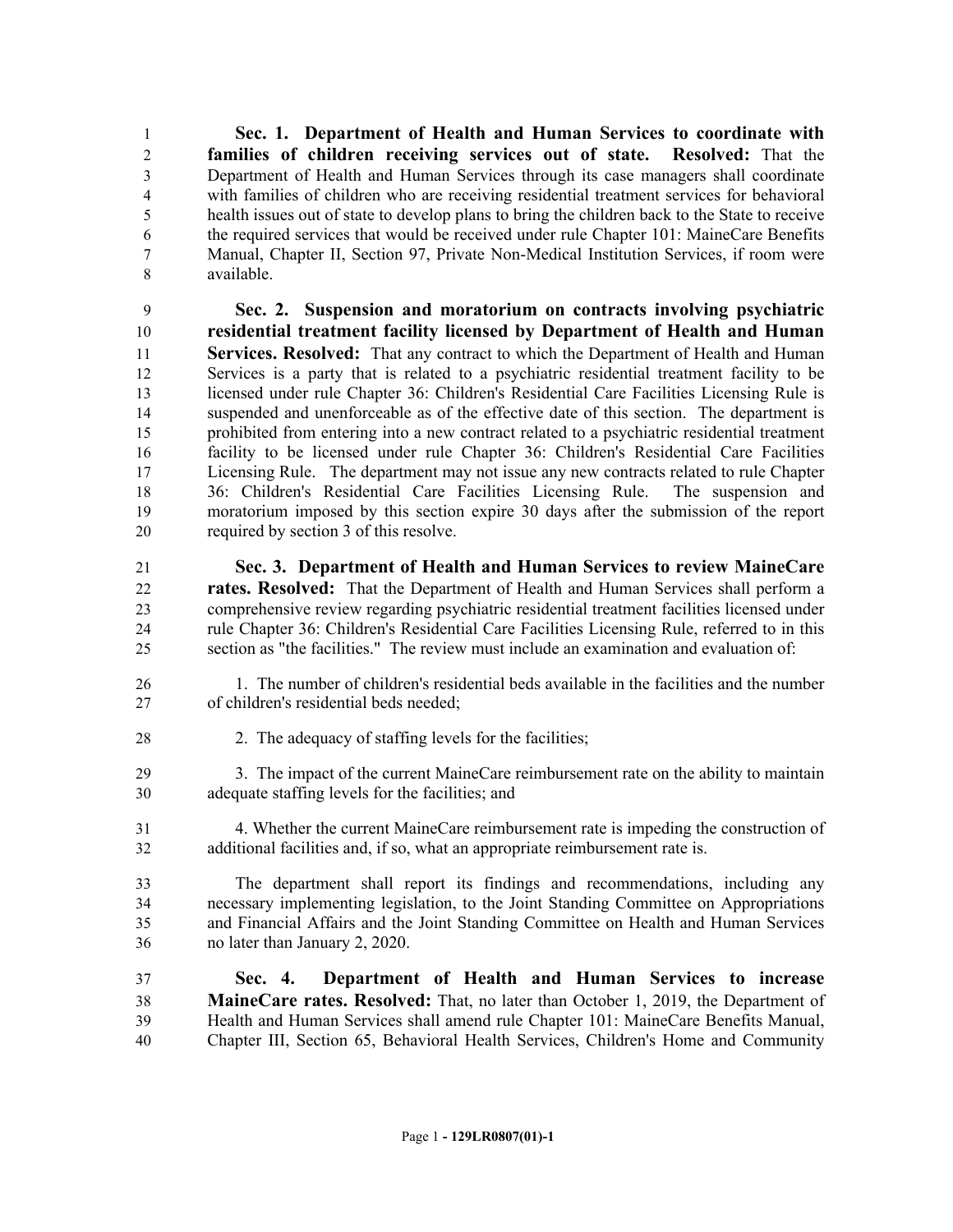Based Treatment, and Section 97, Appendix D, Principles of Reimbursement for Child Care Facilities, to increase reimbursement rates by 30%.

 **Sec. 5. Appropriations and allocations. Resolved:** That the following appropriations and allocations are made.

#### **HEALTH AND HUMAN SERVICES, DEPARTMENT OF**

#### **Medical Care - Payments to Providers 0147**

 Initiative: Provides funding to increase rates in rule Chapter 101: MaineCare Benefits Manual, Chapter III, Section 65, Behavioral Health Services, Children's Home and Community Based Treatment, by 30% and in rule Chapter 101: MaineCare Benefits Manual, Chapter III, Section 97, Appendix D, Principles of Reimbursement for Child Care Facilities, by 30%.

| 12 | <b>GENERAL FUND</b>                | 2019-20      | 2020-21      |
|----|------------------------------------|--------------|--------------|
| 13 | All Other                          | \$6,578,135  | \$8,770,847  |
| 14 |                                    |              |              |
| 15 | <b>GENERAL FUND TOTAL</b>          | \$6,578,135  | \$8,770,847  |
| 16 | <b>FEDERAL EXPENDITURES FUND</b>   | 2019-20      | 2020-21      |
| 17 | All Other                          | \$13,488,349 | \$17,984,466 |
| 18 |                                    |              |              |
| 19 | FEDERAL EXPENDITURES FUND TOTAL    | \$13,488,349 | \$17,984,466 |
| 20 | <b>OTHER SPECIAL REVENUE FUNDS</b> | 2019-20      | 2020-21      |
| 21 | All Other                          | \$839,203    | \$1,118,937  |
| 22 |                                    |              |              |
| 23 | OTHER SPECIAL REVENUE FUNDS TOTAL  | \$839,203    | \$1,118,937  |

### **SUMMARY**

 This resolve requires the Department of Health and Human Services to coordinate with families of children who are receiving certain services out of state to develop plans to bring the children back to the State to receive the required services and care. The resolve also suspends current contracts regarding any psychiatric residential treatment facility licensed by the department and prohibits the department from issuing new contracts for such facilities. The suspension and moratorium are lifted 30 days after the department submits a report, as required by this resolve, to the Joint Standing Committee on Appropriations and Financial Affairs and the Joint Standing Committee on Health and Human Services regarding the adequacy of beds and staffing levels in those facilities and the need to increase the MaineCare reimbursement rate to allow for additional facilities or staffing.